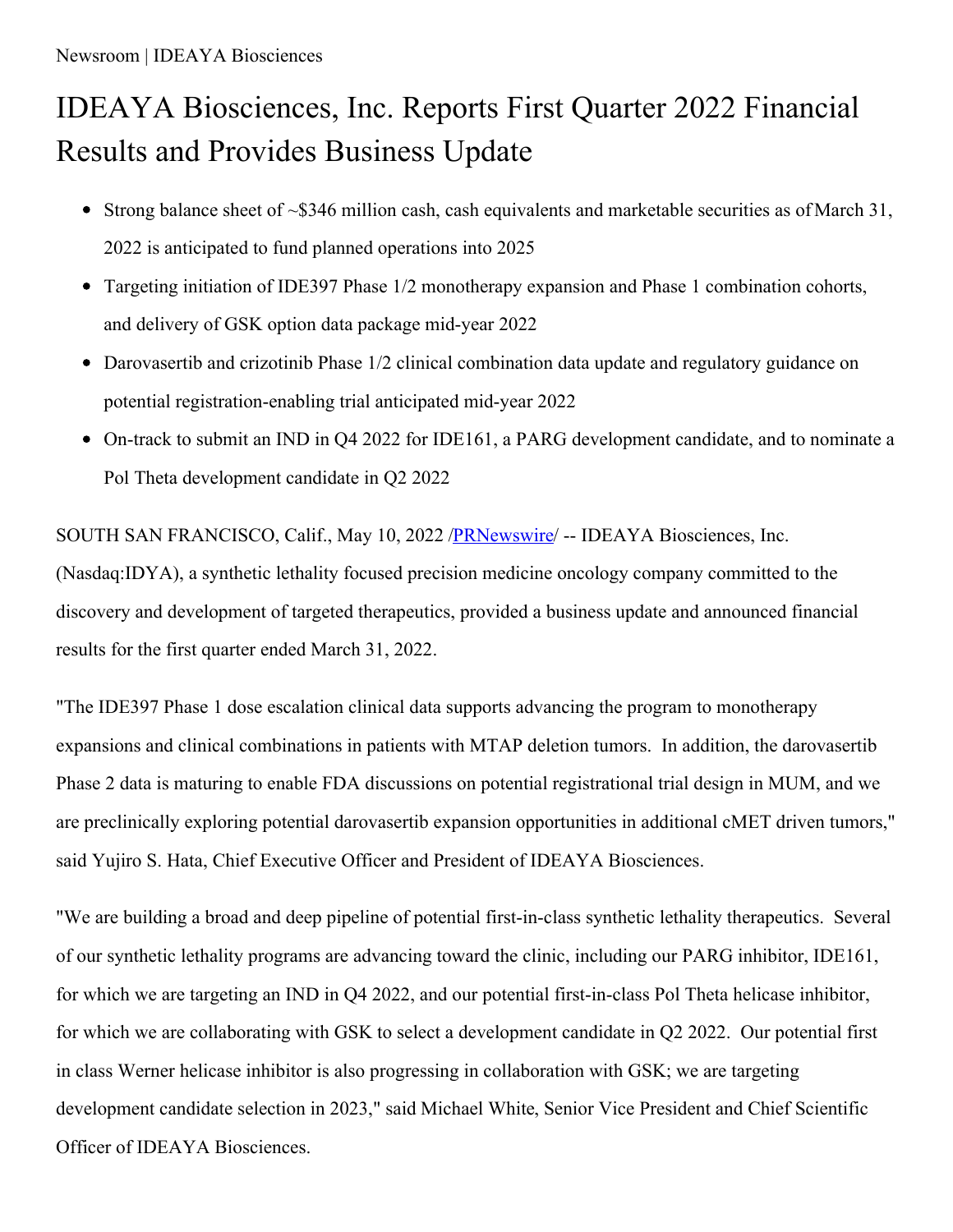## **Program Updates**

Key highlights for IDEAYA's pipeline programs include:

### IDE397 (MAT2A)

IDEAYA is evaluating IDE397, a potent and selective small molecule inhibitor targeting methionine adenosyltransferase 2a (MAT2A), in patients having solid tumors with methylthioadenosine phosphorylase (MTAP) deletion, a patient population estimated to represent approximately 15% of solid tumors. IDEAYA is leading early clinical development of IDE397. Subject to exercise of its option for an exclusive license, GlaxoSmithKline (GSK) will lead global clinical development. Highlights:

- Actively enrolling patients into dose-escalation cohorts of the Phase 1 clinical trial IDE397-001 (NCT04794699); as of May 1, 2022, the company has enrolled 21 MTAP-deletion patients into the dose escalation
- Patients are being identified by next generation sequencing (NGS) or by MTAP immunohistochemistry (IHC) assay with confirmatory NGS
- Evaluating IDE397 in patients with MTAP deletion across multiple solid tumor types, including nonsmall cell lung cancer, pancreatic cancer, thymic cancer, adenoid cystic carcinoma, esophagogastric cancer and bladder cancer
- Observed *in vivo* efficacy of IDE397 in combination with a MTAP-SL inhibitor in preclinical studies, including a complete response (CR) in NSCLC MTAP-null CDX model
- Targeting IDE397 Phase 1/2 monotherapy cohort expansion and initiation of Phase 1 combination cohorts in the second or third quarter, or mid-year, 2022
- Targeting delivery of IDE397 option data package to GSK mid-year 2022, subject to initiation of  $\bullet$ expansion cohorts or establishing the MTD; the option data package will trigger an evaluation period for GSK to make an opt-in decision
- Subject to GSK election to opt-in, the company is entitled to receive a \$50 million opt-in payment from GSK, ongoing development costs will be shared as 80% GSK / 20% IDEAYA, and IDEAYA is entitled to potential development and regulatory milestones aggregate up to \$465 million; upon commercialization, IDEAYA is entitled to 50% of U.S. net profits and tiered royalties on global non-U.S. net sales ranging from high single digit to sub-teen double digit percentages, as well as certain commercial milestones of up to \$475 million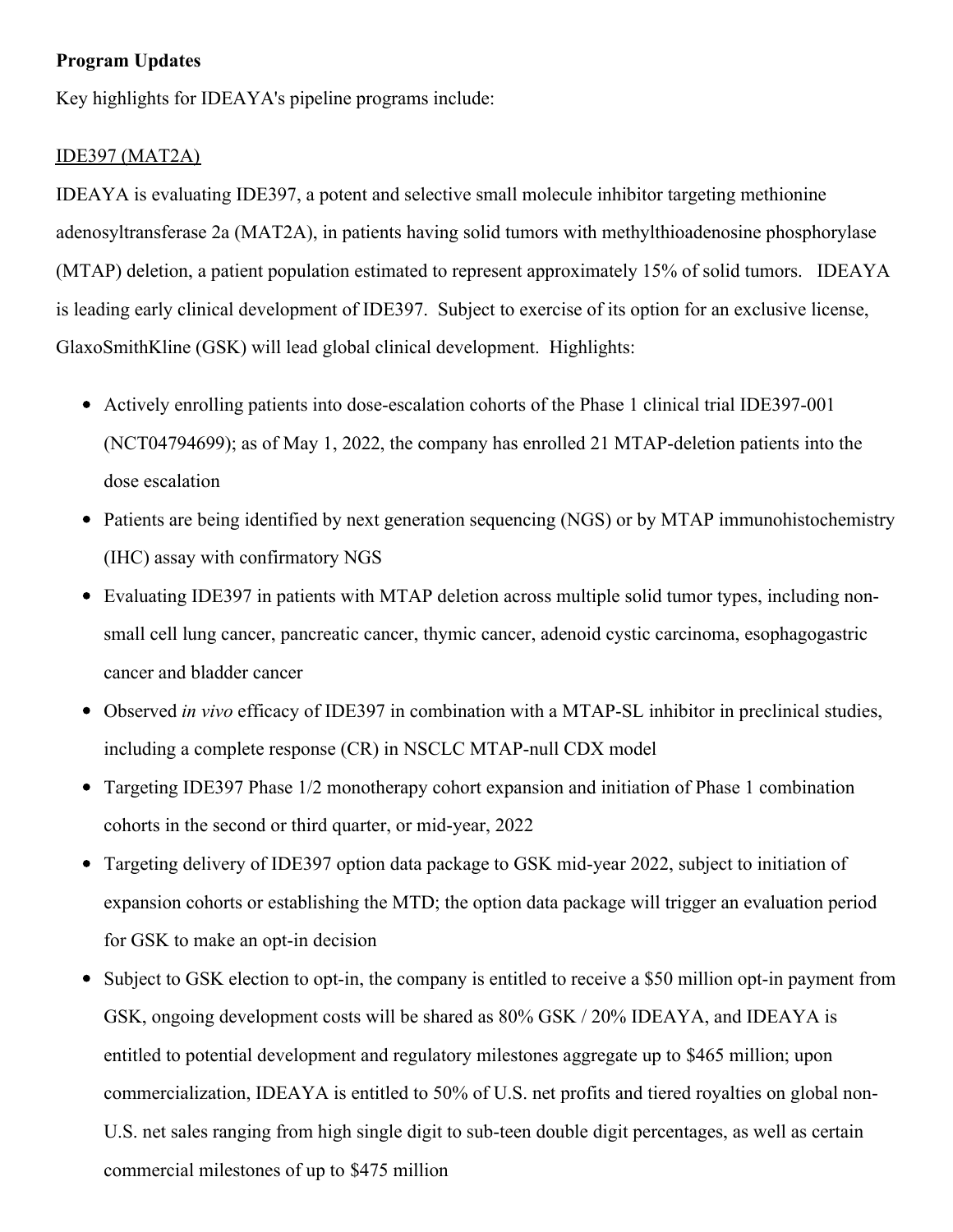## PARG

IDEAYA is advancing preclinical research for an inhibitor of poly (ADP-ribose) glycohydrolase (PARG) in patients having tumors with a defined biomarker based on genetic mutations and/or molecular signature. PARG is a novel target in the same clinically validated biological pathway as poly (ADP-ribose) polymerase (PARP). IDEAYA owns or controls all commercial rights in its PARG program. Highlights:

- Ongoing IND-enabling studies for IDE161, a potential first-in-class PARG inhibitor development candidate for patients having tumors with homologous recombination deficiencies (HRD), including BRCA1 and BRCA2, and potentially other alterations
- Targeting IND for IDE161 in the fourth quarter of 2022

## Pol Theta

IDEAYA's DNA Polymerase Theta, (Pol Theta) program targets tumors with BRCA or other homologous recombination (HR) mutations or homologous recombination deficiency (HRD). IDEAYA and GSK are collaborating on ongoing preclinical research, including small molecules and protein degraders, and GSK will lead clinical development for the Pol Theta program. Highlights:

- Targeting development candidate nomination and initiation of IND-enabling studies for a Pol Theta helicase inhibitor in the second quarter of 2022 in collaboration with GSK
- Potential for up to \$20 million in aggregate milestone payments from GSK for advancing a Pol Theta Helicase inhibitor from preclinical to early Phase 1 clinical

## Werner Helicase

IDEAYA is advancing preclinical research for an inhibitor targeting Werner Helicase for tumors with high microsatellite instability (MSI). IDEAYA and GSK are collaborating on ongoing preclinical research, and GSK will lead clinical development for the Werner Helicase program. Highlights:

- Targeting selection of a Werner Helicase development candidate in 2023
- Potential for up to \$20 million in aggregate milestone payments from GlaxoSmithKline for advancing a Werner Helicase inhibitor from preclinical to early Phase 1 clinical

## Other Synthetic Lethality Pipeline Programs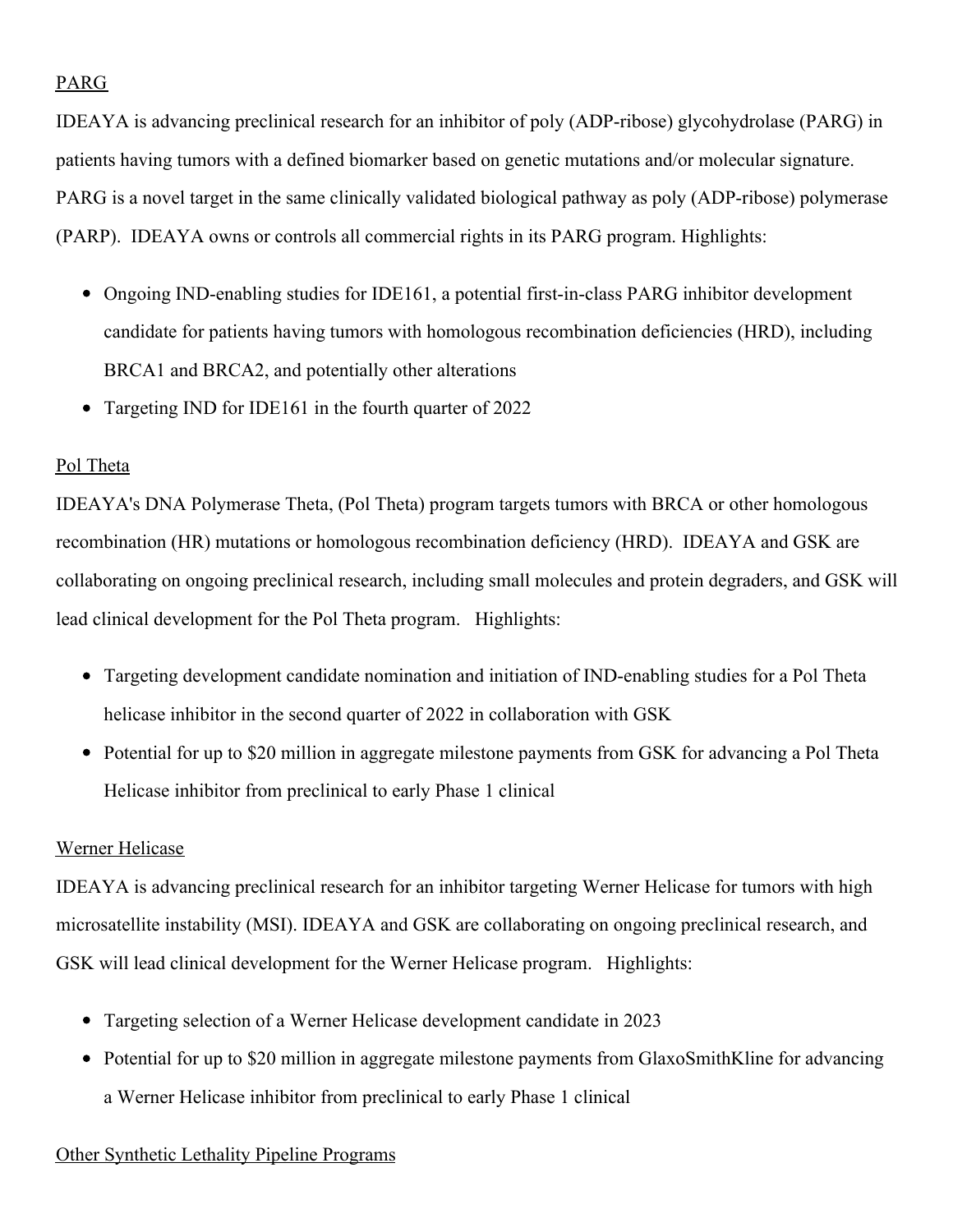IDEAYA is advancing additional preclinical research programs to identify small molecule inhibitors for an MTAP-synthetic lethality target, as well as for multiple potential first-in-class synthetic lethality programs for patients with solid tumors characterized by proprietary biomarkers or gene signatures.

#### Darovasertib (IDE196)

IDEAYA continues to execute on its clinical trial strategy to evaluate darovasertib (IDE196), a potent and selective PKC inhibitor.

IDEAYA is evaluating darovasertib in combination with crizotinib, a cMET inhibitor, in metastatic uveal melanoma (MUM). The company is also clinically evaluating darovasertib as a combination with crizotinib in GNAQ/11 mutant skin melanoma in an ongoing arm of the current clinical trial, and in adjuvant primary uveal melanoma (UM) as monotherapy through an investigator sponsor clinical trial (IST). IDEAYA is also evaluating other potential darovasertib expansion opportunities, including in cMET driven tumors and in KRAS-mutation tumors.

## *Darovasertib / Crizotinib Combination Therapy*

IDEAYA is continuing patient enrollment into the darovasertib / crizotinib combination arm of the Phase 1/2 clinical trial under clinical trial collaboration and supply agreements with Pfizer. Highlights:

- As of May 1, 2022, the company has enrolled 72 MUM patients into the darovasertib/crizotinib combination arm; the company is prioritizing enrollment into first-line MUM based on observed early clinical partial responses
- IDEAYA presented darovasertib and crizotinib clinical combination data in December 2021. The reported preliminary data, based on an unlocked database, showed robust clinical activity with manageable side effect profile
- In April 2022, the FDA designated darovasertib as an Orphan Drug in MUM under 21 C.F.R Part 316. Under an Orphan Drug designation, IDEAYA may be entitled to certain tax credits, exemption from user fees, and subject to FDA approval of a marketing application for darovasertib as a designated orphan-drug product, seven years of statutory marketing exclusivity
- The company is targeting a clinical data update for darovasertib and crizotinib combination in mid- $\bullet$ year 2022, including tolerability and clinical efficacy. IDEAYA is also planning to seek FDA regulatory guidance in mid-year 2022 for potential registration-enabling trial design to evaluate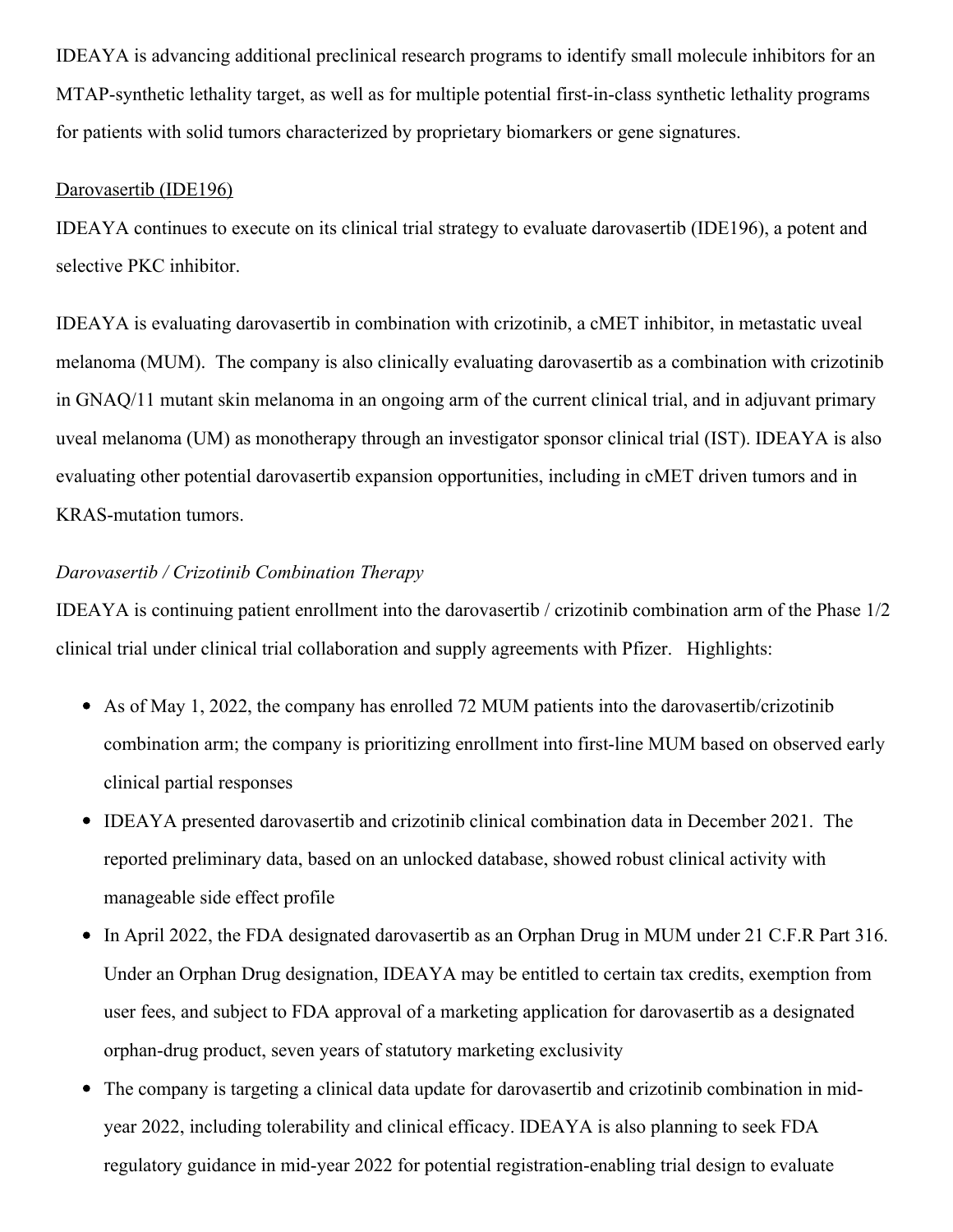darovasertib and crizotinib combination in MUM

• Collaborating with Pfizer under a clinical collaboration and supply agreement to support clinical evaluation of darovasertib and crizotinib combination in a potential registration-enabling clinical trial in MUM, subject to FDA feedback and guidance

# *Darovasertib Monotherapy*

IDEAYA has completed enrollment into its ongoing Phase 1/2 clinical trial evaluating darovasertib as monotherapy in MUM patients.

IDEAYA is planning to initiate an Investigator Sponsored Trial, with St. Vincent's Hospital Sydney Limited to evaluate darovasertib as monotherapy in a neo-adjuvant / adjuvant setting in (non-metastatic) uveal melanoma (UM) patients.

# *Darovasertib – Other Potential Indications*

IDEAYA is evaluating the potential for darovasertib in other oncology indications, including in cMETdriven tumors and in KRAS-mutation tumors. Highlights:

- Collaborating with Pfizer under a clinical collaboration and supply agreement for clinical evaluation of darovasertib and crizotinib combination therapy in cMET-driven tumors, such as NSCLC or HCC, subject to preclinical validation studies
- Evaluating darovasertib in combination with a KRAS inhibitor in preclinical studies in KRAS-driven solid tumors

# **General**

IDEAYA continues to monitor Covid-19 and its potential impact on clinical trials and timing of clinical data results. Initiation of clinical trial sites, patient enrollment and ongoing monitoring of enrolled patients, including obtaining patient computed tomography (CT) scans, may be impacted for IDEAYA clinical trials evaluating IDE397 and darovasertib; the specific impacts are currently uncertain.

# **Corporate Updates**

IDEAYA's net losses were \$14.0 million and \$18.2 million for the three months ended March 31, 2022 and December 31, 2021, respectively. As of March 31, 2022, the company had an accumulated deficit of \$190.8 million.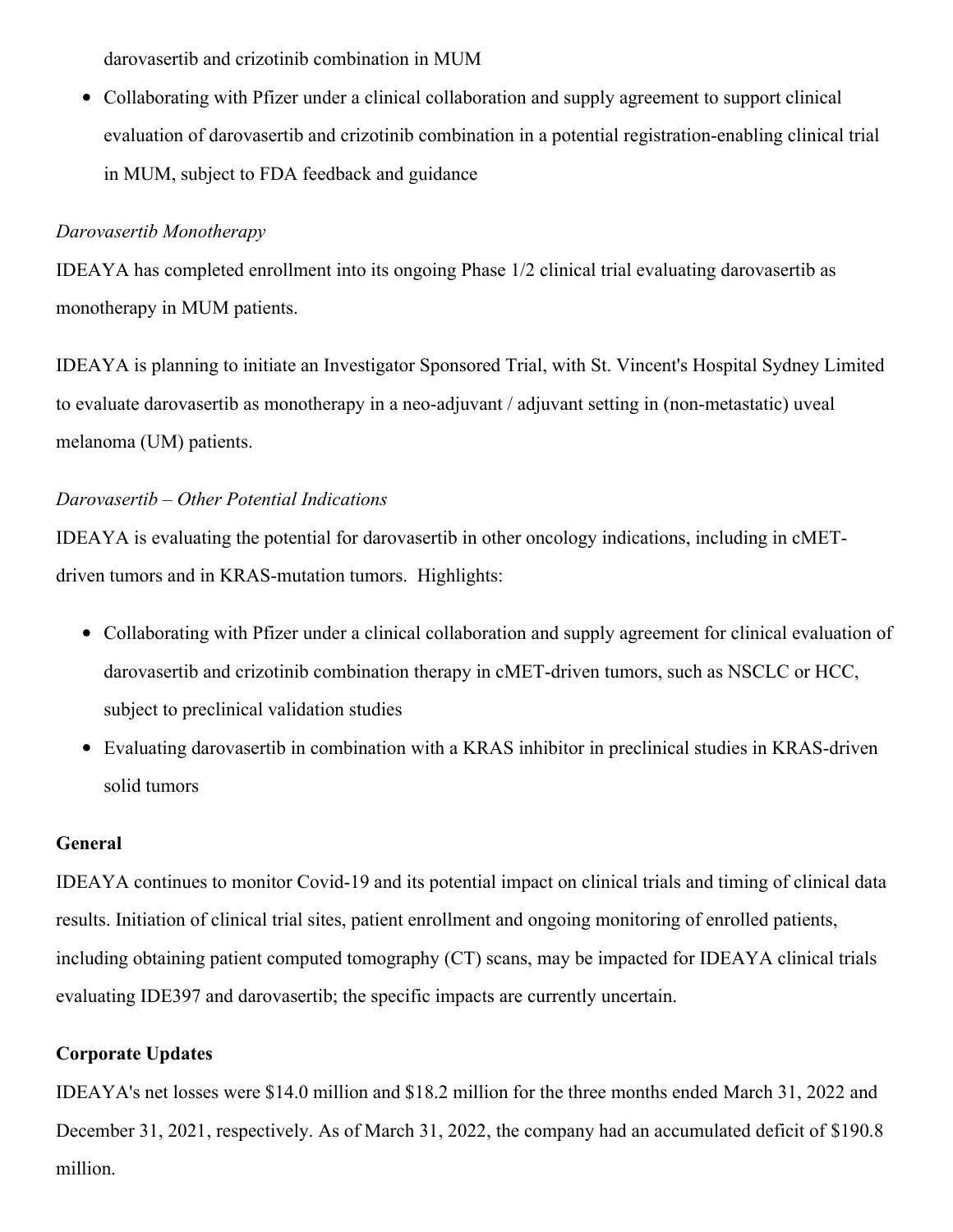As of March 31, 2022, IDEAYA had cash, cash equivalents and marketable securities of \$346.2million. IDEAYA believes that its cash, cash equivalents and marketable securities will be sufficient to fund its planned operations into 2025. These funds will support the company's efforts through potential achievement of multiple preclinical and clinical milestones across multiple programs.

Our updated corporate presentation is available on our website, at our Investor Relations page: [https://ir.ideayabio.com/](https://c212.net/c/link/?t=0&l=en&o=3531190-1&h=137966629&u=https%3A%2F%2Fir.ideayabio.com%2F&a=https%3A%2F%2Fir.ideayabio.com%2F).

#### **Financial Results**

As of March 31, 2022, IDEAYA had cash, cash equivalents and short-term marketable securities totaling \$346.2 million. This compared to cash, cash equivalents and short-term and long-term marketable securities of \$368.1 million at December 31, 2021. The decrease was primarily due to cash used in operations.

Collaboration revenue for the three months ended March 31, 2022 totaled \$11.4 million compared to \$3.0 million for the three months ended December 31, 2021. Collaboration revenue was recognized for the performance obligations satisfied through March 31, 2022 under the GSK Collaboration Agreement.

Research and development (R&D) expenses for the three months ended March 31, 2022 totaled \$19.7 million compared to \$16.1 million for the three months ended December 31, 2021. The increase was primarily due to higher personnel-related expenses, clinical trial expenses and consulting fees.

General and administrative (G&A) expenses for the three months ended March 31, 2022 totaled \$5.9 million compared to \$5.2 million for the three months ended December 31, 2021. The increase was primarily due to higher personnel-related expenses and consulting fees.

The net loss for the three months ended March 31, 2022 was \$14.0 million compared to \$18.2 million for the three months ended December 31, 2021. Total stock compensation expense for the three months ended March 31, 2022 was \$2.6 million compared to \$2.1 million for the three months ended December 31, 2021.

## **About IDEAYA Biosciences**

IDEAYA is a synthetic lethality focused precision medicine oncology company committed to the discovery and development of targeted therapeutics for patient populations selected using molecular diagnostics. IDEAYA's approach integrates capabilities in identifying and validating translational biomarkers with drug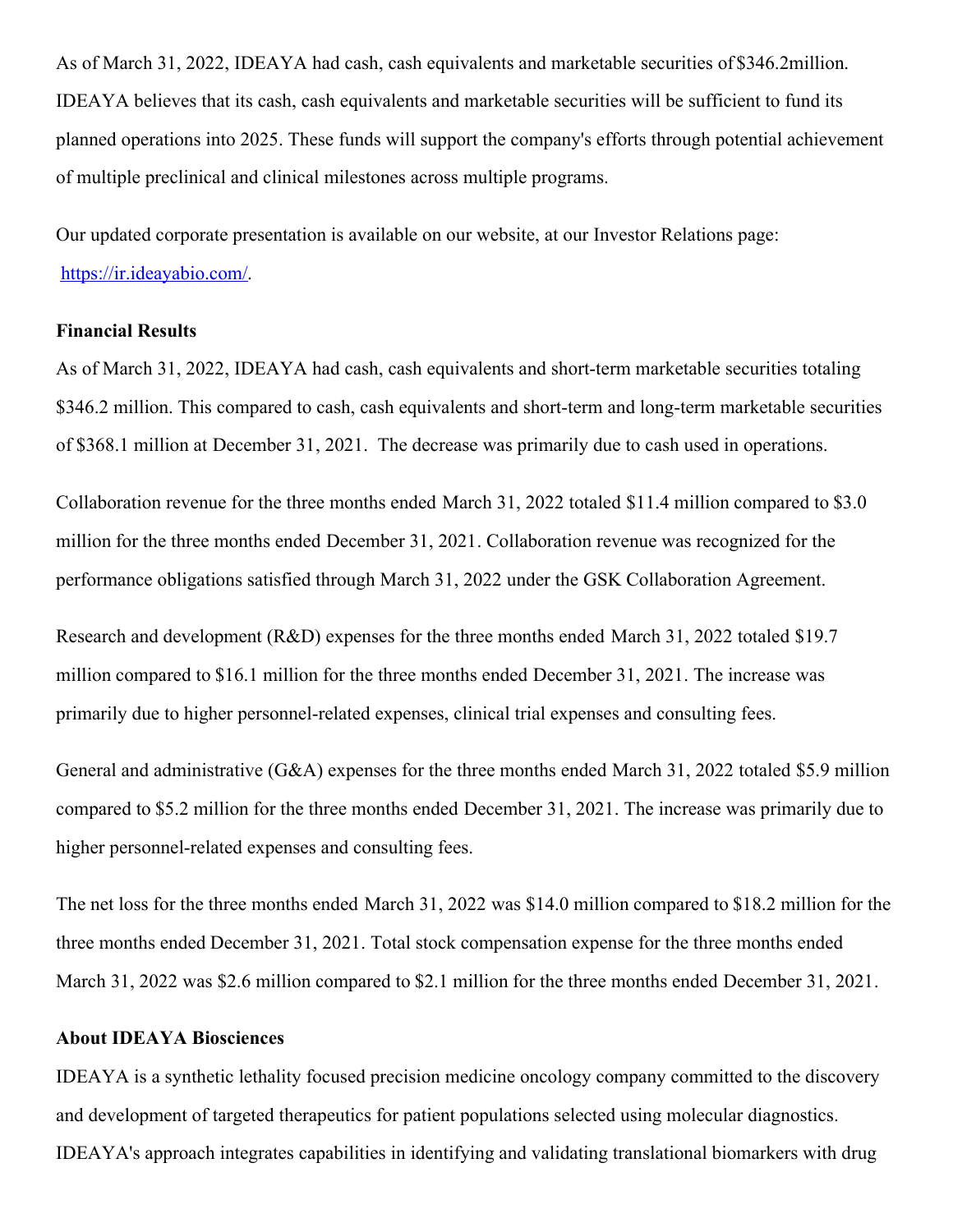discovery to select patient populations most likely to benefit from its targeted therapies. IDEAYA is applying its research and drug discovery capabilities to synthetic lethality – which represents an emerging class of precision medicine targets.

#### **Forward-Looking Statements**

This press release contains forward-looking statements, including, but not limited to, statements related to (i) the extent to which IDEAYA's existing cash, cash equivalents, and marketable securities will fund its planned operations, (ii) the timing of monotherapy cohort expansion and combination cohort initiation in the IDE397 Phase 1 clinical trial, (iii) the timing of the delivery of the GSK option data package, (iii) the timing and content of an additional clinical data update for the darovasertib and crizotinib combination, (iv) the timing of submitting an IND for PARG inhibitor, IDE161, (v) the timing of identification of a development candidate and initiating IND-enabling studies for a Pol Theta inhibitor, (vi) the timing of identification of a development candidate for a Werner Helicase inhibitor, (vii) the potential receipt of GSK milestone payments, (viii) the timing of obtaining FDA guidance for potential registration-enabling trial design to evaluate the darovasertib and crizotinib combination, (ix) the initiation of an IST to evaluate ID196 in a neoadjuvant / adjuvant setting, (xi) and (x) the impact of COVID-19. Such forward-looking statements involve substantial risks and uncertainties that could cause IDEAYA's preclinical and clinical development programs, future results, performance or achievements to differ significantly from those expressed or implied by the forward-looking statements. Such risks and uncertainties include, among others, the uncertainties inherent in the drug development process, including IDEAYA's programs' early stage of development, the process of designing and conducting preclinical and clinical trials, the regulatory approval processes, the timing of regulatory filings, the challenges associated with manufacturing drug products, IDEAYA's ability to successfully establish, protect and defend its intellectual property, the effects on IDEAYA's business of the worldwide COVID-19 pandemic, the ongoing military conflict between Russia and Ukraine, and other matters that could affect the sufficiency of existing cash to fund operations. IDEAYA undertakes no obligation to update or revise any forward-looking statements. For a further description of the risks and uncertainties that could cause actual results to differ from those expressed in these forward-looking statements, as well as risks relating to the business of IDEAYA in general, see IDEAYA's recent Quarterly Report on Form 10-Q filed on May 10, 2022 and any current and periodic reports filed with the U.S. Securities and Exchange Commission.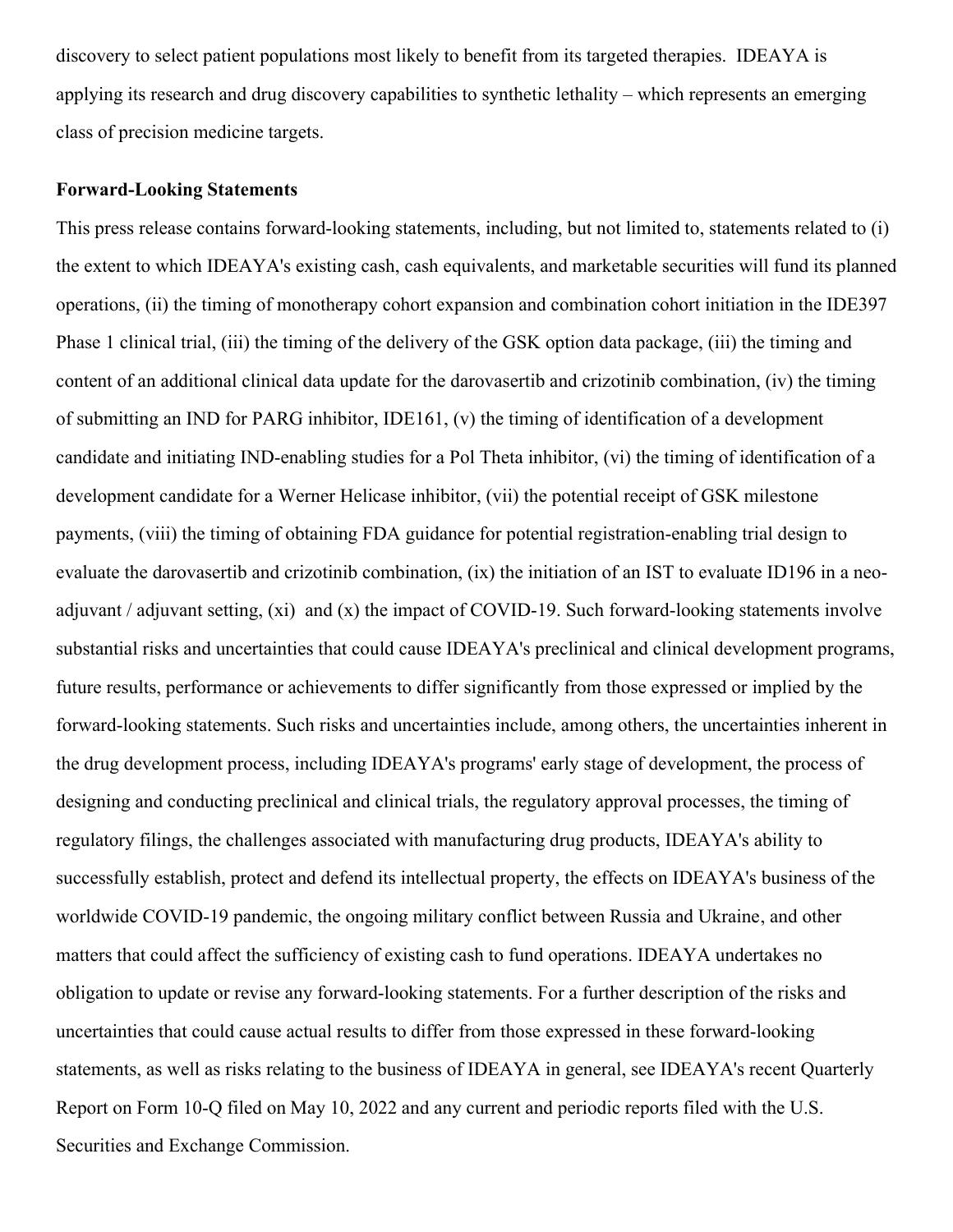## **Investor and Media Contact**

IDEAYA Biosciences

Paul Stone

Senior Vice President and Chief Financial Officer

[investor@ideayabio.com](mailto:investor@ideayabio.com)

# **IDEAYA Biosciences, Inc.**

# **Condensed Statements of Operations and Comprehensive Loss**

# **(***in thousands, except share and per share amounts***)**

# **(Unaudited)**

|                                                | <b>Three Months Ended</b> |                |                           |           |  |
|------------------------------------------------|---------------------------|----------------|---------------------------|-----------|--|
|                                                | March 31,                 |                | December 31,              |           |  |
|                                                |                           | 2022           | 2021                      |           |  |
| Collaboration revenue                          | $\mathbb{S}$              | 11,359         | $\boldsymbol{\mathsf{S}}$ | 2,963     |  |
| Operating expenses:                            |                           |                |                           |           |  |
| Research and development                       |                           | 19,656         |                           | 16,109    |  |
| General and administrative                     |                           | 5,923          |                           | 5,223     |  |
| Total operating expenses                       |                           | 25,579         |                           | 21,332    |  |
| Loss from operations                           |                           | (14,220)       |                           | (18,369)  |  |
| Interest income and other income, net          |                           | 207            |                           | 157       |  |
| Net loss                                       |                           | (14, 013)      |                           | (18,212)  |  |
| Unrealized loss on marketable securities       |                           | (2,092)        |                           | (662)     |  |
| Comprehensive loss                             | \$                        | $(16, 105)$ \$ |                           | (18, 874) |  |
| Net loss per share attributable to common      |                           |                |                           |           |  |
| stockholders, basic and diluted                | \$                        | (0.36)         | S                         | (0.47)    |  |
| Weighted-average number of shares outstanding, |                           |                |                           |           |  |
| basic and diluted                              |                           | 38,591,966     | 38,501,335                |           |  |